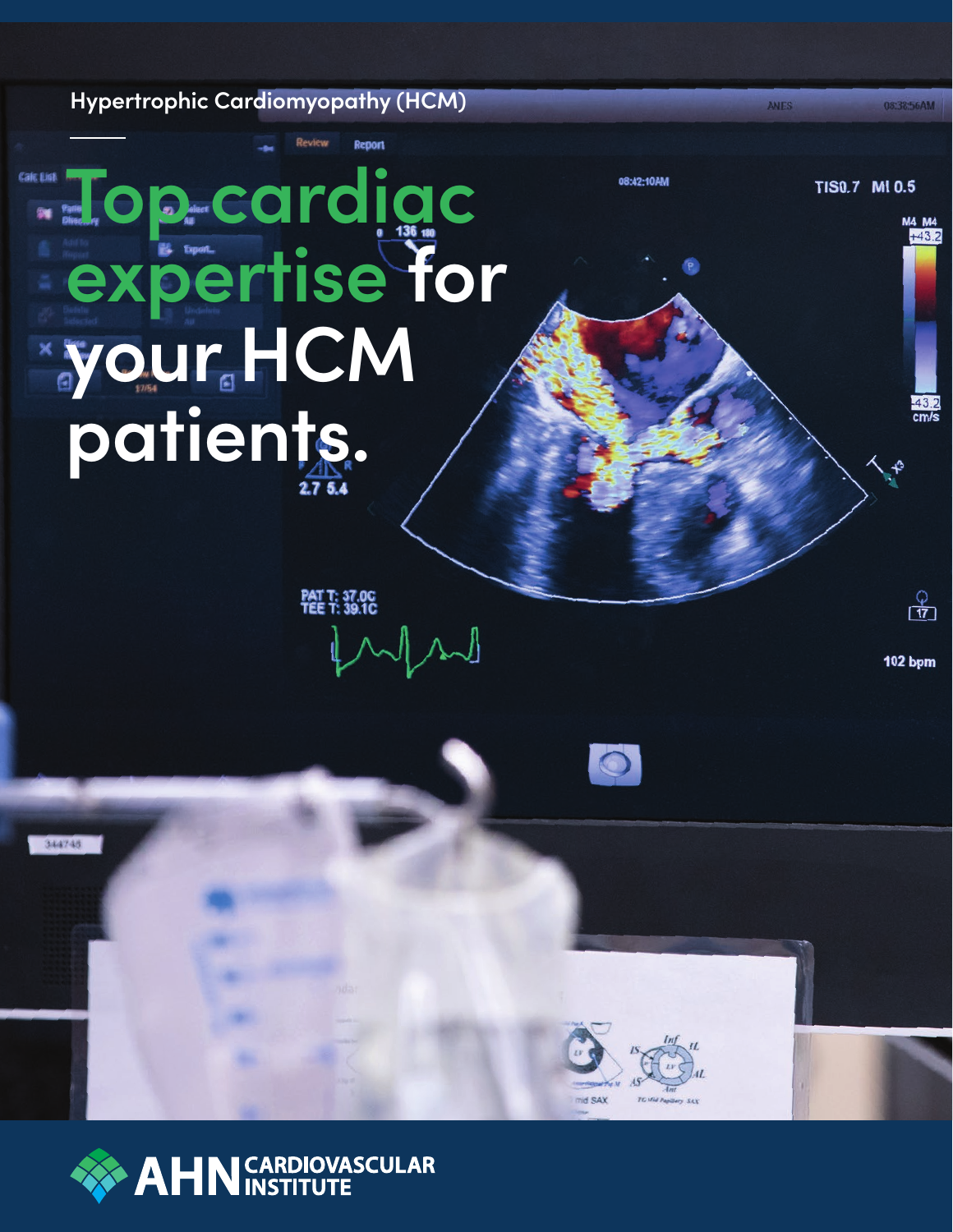**AHN offers expertise with recent medical and surgical advances for improved quality of life and longer life expectancy.**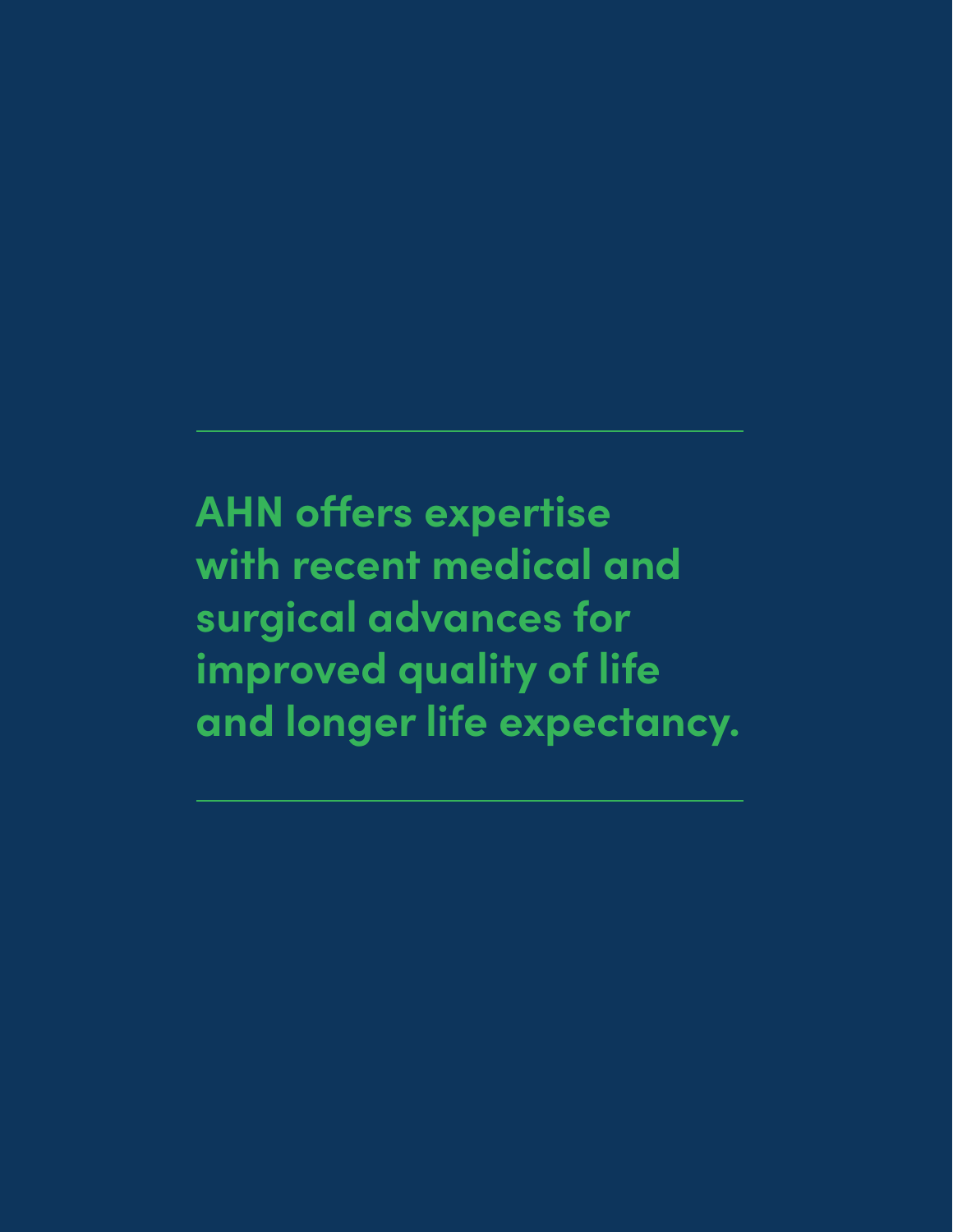# **Refer to AHN for expert care close to home**

The AHN Hypertrophic Cardiomyopathy (HCM) Program offers your patients:

**An experienced team** — partnering with you to improve outcomes.

**Specialized heart care** — without leaving western Pennsylvania.

**Patient-centered, customized care** — not found anywhere else in the region.

**Convenience** — by arranging same-day visits with multiple providers and diagnostic testing.

**Multidisciplinary collaboration** — a treatment team of cardiologists, cardiac surgeons, cardiac maging specialists, electrophysiologists, nutritionists, obstetricians, and behavioral health specialists, as appropriate.

HCM causes inappropriate thickening of the heart muscle, often in an asymmetrical fashion. The disease affects about 1 in 500 people. It can be a familial inherited condition due to a mutation in one or several genes. It is a common cause of sudden cardiac arrest in young athletes.

HCM affects each patient differently, causing symptoms such as breathlessness (dyspnea), palpitations, lightheadedness (presyncope), or fainting (syncope) through several potential mechanisms. In some people, the thickened heart muscle contributes to diastolic congestive heart failure. In up to 40% of patients — usually those with asymmetric thickening of the septum — there can also be symptomatic obstruction of the left ventricular outflow track. Patients may have superimposed arrhythmias as well.

Because this condition has protean manifestations, diagnosis and management can be very complex. It is critical for your patients to be seen by an experienced, multidisciplinary cardiovascular team.

**Unmatched expertise for HCM**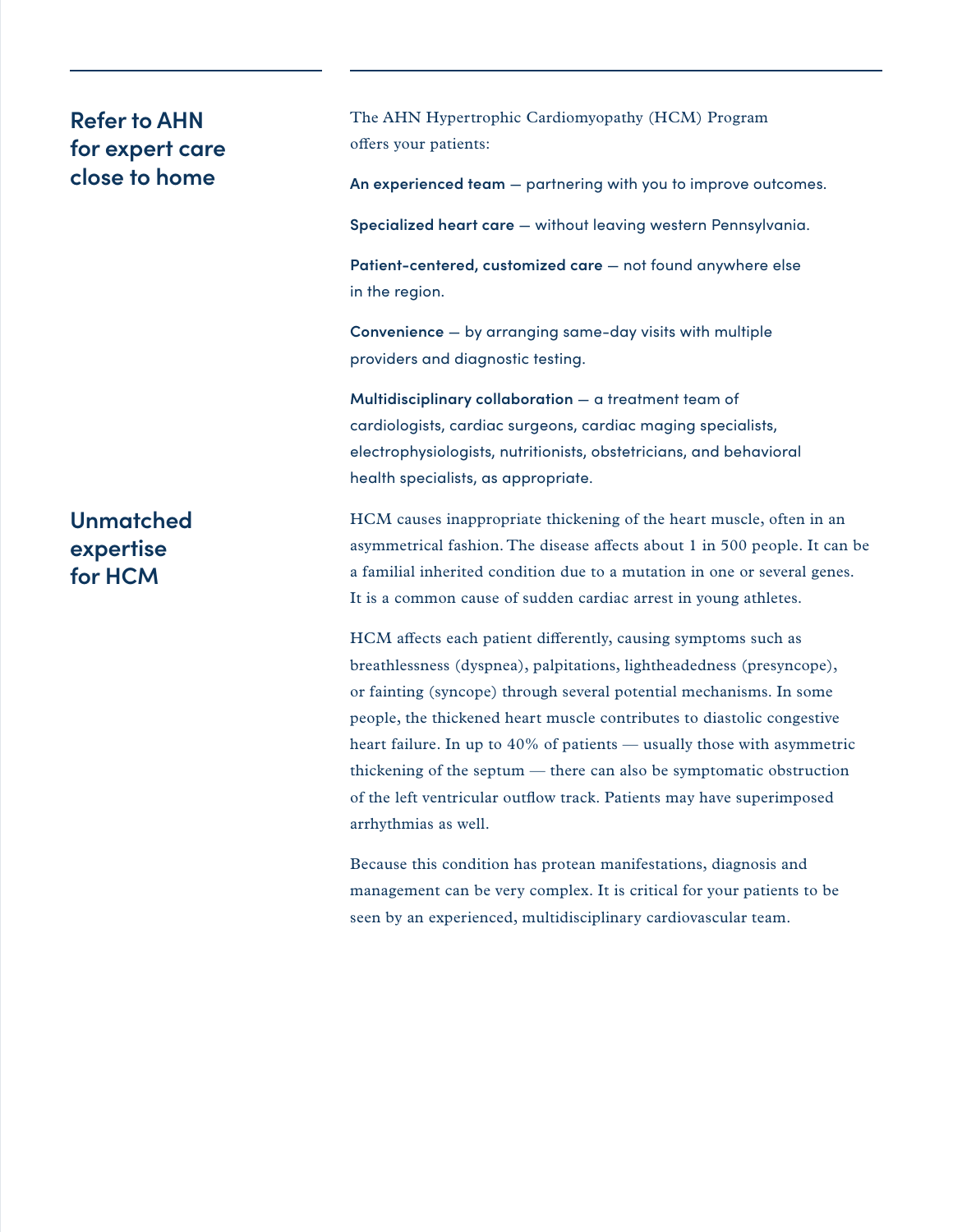# **Essential diagnostic testing**

To classify the type of HCM, as well as the presence and severity of a possible left ventricular outflow tract gradient, we may follow initial echocardiogram and stress tests with:

- Resting echocardiogram with provocative testing.
- Stress testing with or without maximal exercise oxygen consumption.
- Exercise stress echocardiogram.
- Cardiac MRI.
- Holter monitor.
- Cardiac catheterization with provocative testing.
- Genetic testing.
- Sudden cardiac death (SCD) risk stratification.

Some HCM patients, but not all, are at heightened risk for sudden cardiac death. We risk-stratify each patient and place implantable cardioverter-defibrilloators (ICDs) when appropriate to prevent sudden death. In others, non-life-threatening symptomatic arrhythmias can be treated with medications and/or catheter-based ablation procedures.

#### After confirming an HCM diagnosis, our team works with patients and referring physicians to determine the best evidence-based treatment plan. **Treatment options**

Treatment options include:

**Medical therapy** — Reduces outflow obstruction and treats arrhythmias.

**Antiarrhythmic therapy** — Medical therapy, pacemakers, and and ICDs send send electrical impulses to maintain a normal heart rhythm and protect patients from sudden cardiac death.

**Alcohol septal ablation** — We use this catheter-based technique to shrink some of the thickened heart muscle to reduce the left ventricular outflow obstruction.

**Transaortic or transapical septal myectomy** — We use this open-heart surgical technique to shave off some of the thickened heart muscle to reduce the left ventricular outflow obstruction.

**Mitral valve repair or replacement** — Using minimally invasive surgery we repair mitral valve regurgitation or leaky valves, or replace with a biologic or mechanical valve — all to return the heart to maximum, possible function.

**Continued on next page**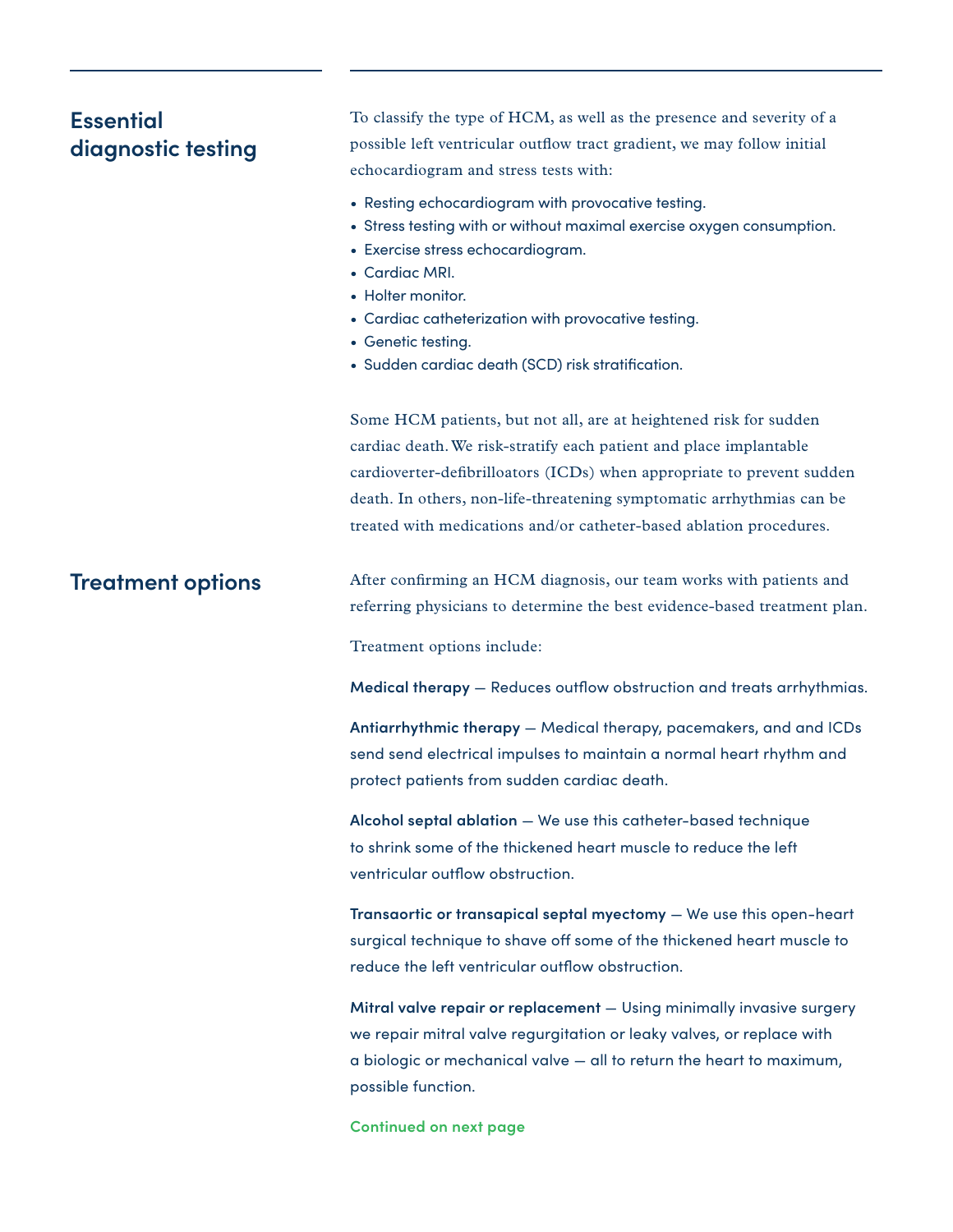## **Follow-up support Left ventricular assist device (LVAD)** — AHN physicians have been pioneers in the development of mechanical circulatory support to help the heart promote circulation, which can improve survival and quality of life for individuals with heart muscle disease, including HCM. **Heart transplantation** — Some patients with HCM rarely require cardiac transplantation. However, if appropriate, our patients can rely on our experienced surgical team. AHN's heart transplant program consistently exceeds expected Scientific Registry of Transplant Recipients (SRTR+) outcomes for patient and graft survival at 1 year and 3 years. Additionally, AHN's heart transplant program has the best waitlist survival rate in the region.\* Following surgery or other procedures, patients will continue to see their doctors to monitor progress and keep their recovery on track. We encourage cardiac rehabilitation to provide a monitored, customized exercise program. We also offer education and support to manage heart disease through exercise, diet, smoking cessation, integrative medicine, and stress reduction. **Treatment options continued**

# **Making a referral**

Patients with HCM may have these symptoms, particularly during exercise:

- Chest pain
- Shortness of breath
- Fatigue
- Palpitations
- Presyncope or syncope
- Sudden death

Initial consultation, treatment, and testing are done at Allegheny General Hospital.

Call **412-359-4869** with pertinent clinical data.

**Urgent referrals:** Contact the on-call AGH Heart Failure Attending Physician at **412-359-8066**. Available 24/7.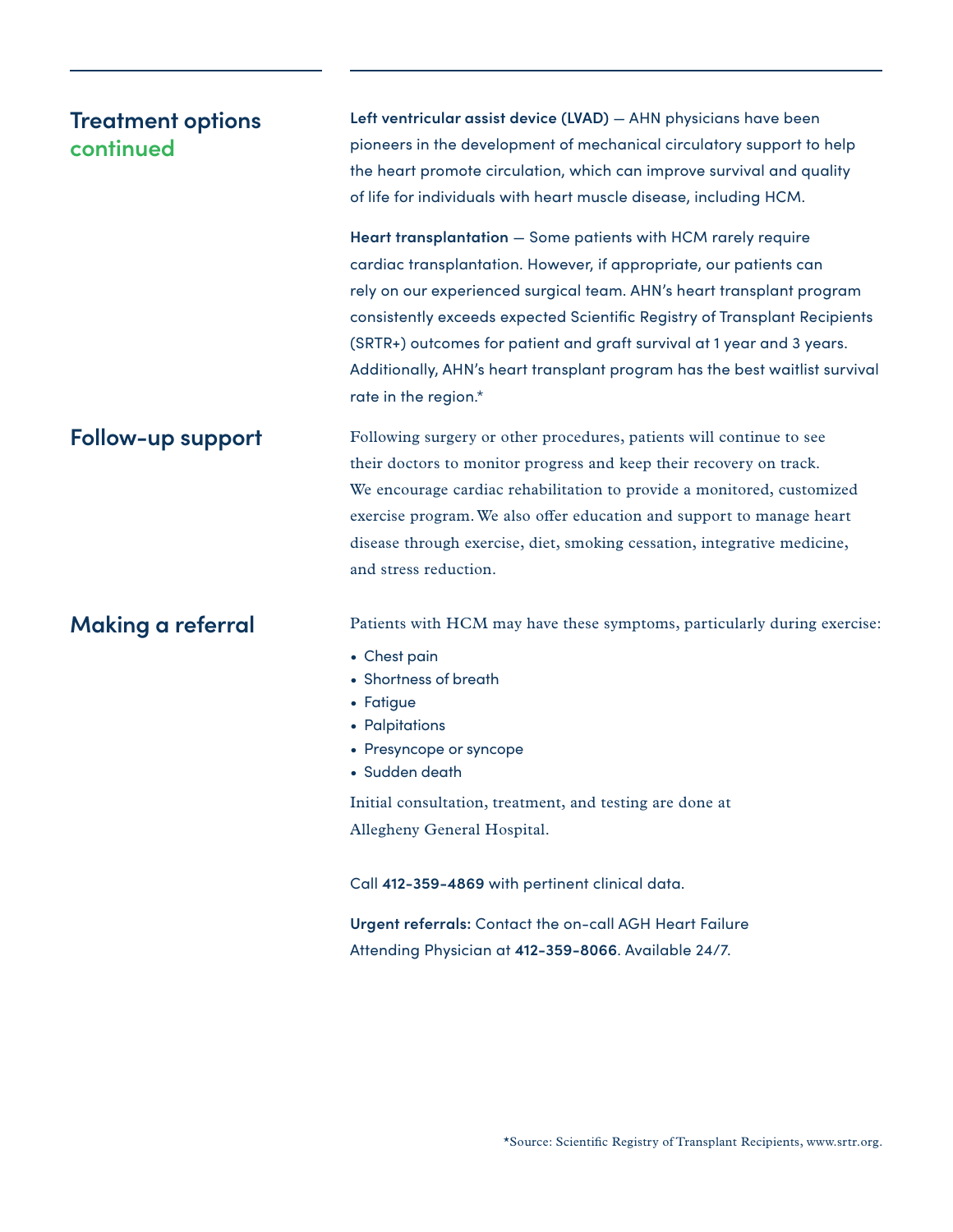## **Program Leaders**



**Pietro Bajona, MD, PhD**  Surgical Director, Hypertrophic Cardiomyopathy Program Director, Division of Cardiac Surgery at Forbes Hospital



Medical Director, Hypertrophic Cardiomyopathy Program Division of Heart Failure, Transplantation, Mechanical Circulatory Support, and Pulmonary Hypertension



**Srinivas Murali, MD, FACC** System Chairman, Department of Cardiovascular Medicine

#### **Program Team**

**Kathleen Ridgeway, RN** Program Clinical Coordinator, Hypertrophic Cardiomyopathy Program

**Jennifer H. Keeley, DNP, ANP-BC** Division of Heart Failure and Pulmonary Hypertension

#### **INTERVENTIONAL CARDIOLOGY**

**David Lasorda, DO, FACC Mithun Chakravarthy, MD**

**Craig Alpert, MD, FAAC**

**CARDIOVASCULAR IMAGING**

**Robert Biederman, MD, FACC, FAHA, FSGC, FASA**

**Vinh Nguyen, MD, FACC**

**Rachel Hughes-Doichev, MD, FASE**

**ELECTROPHYSIOLOGY**

**George Shaw, MD, FACC, FHRS**

**SUPPORTIVE CARE** 

**Rachel Evans, MSW, LSW**

**NUTRITION Nonnie Toth, MS, RD, LDN**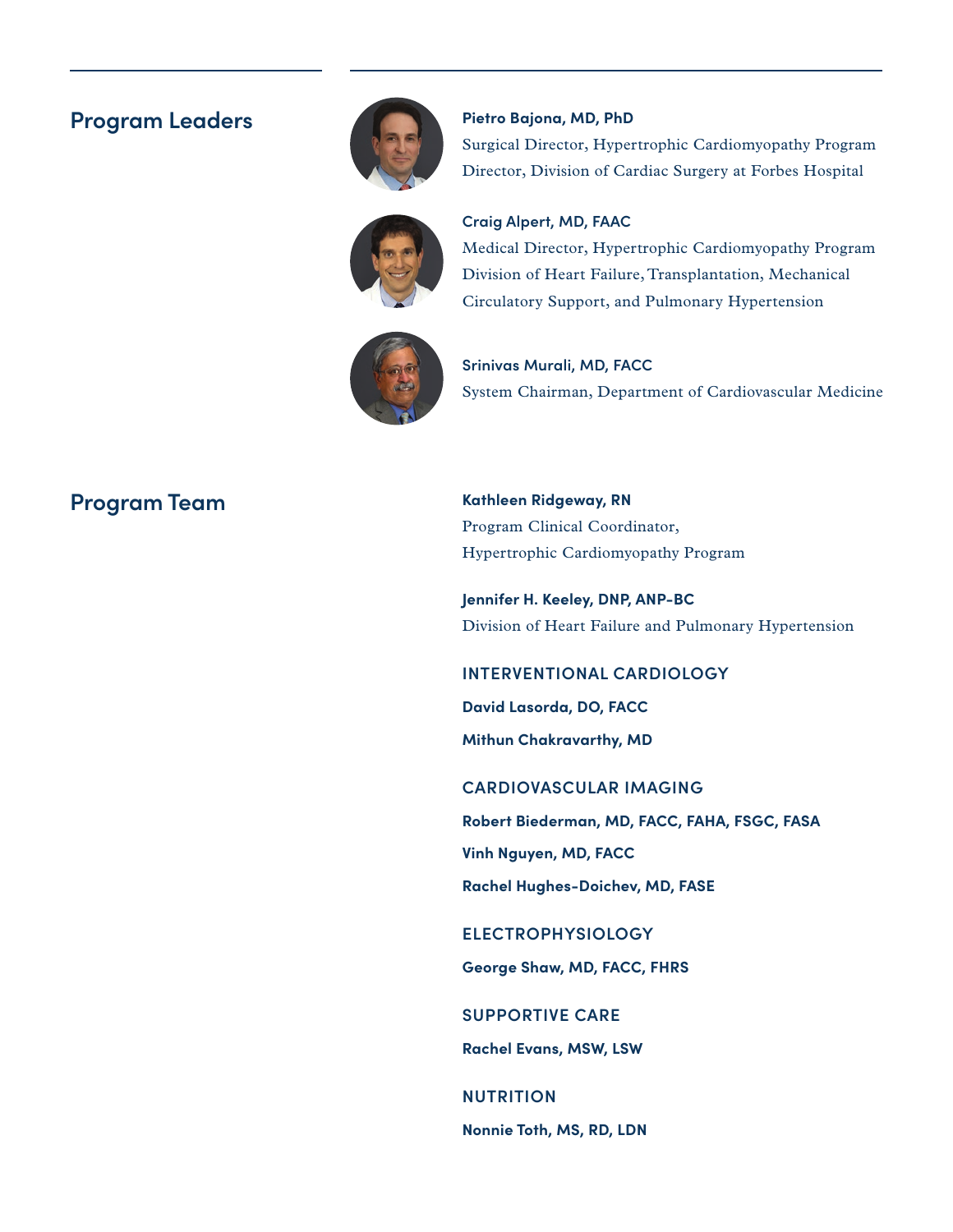